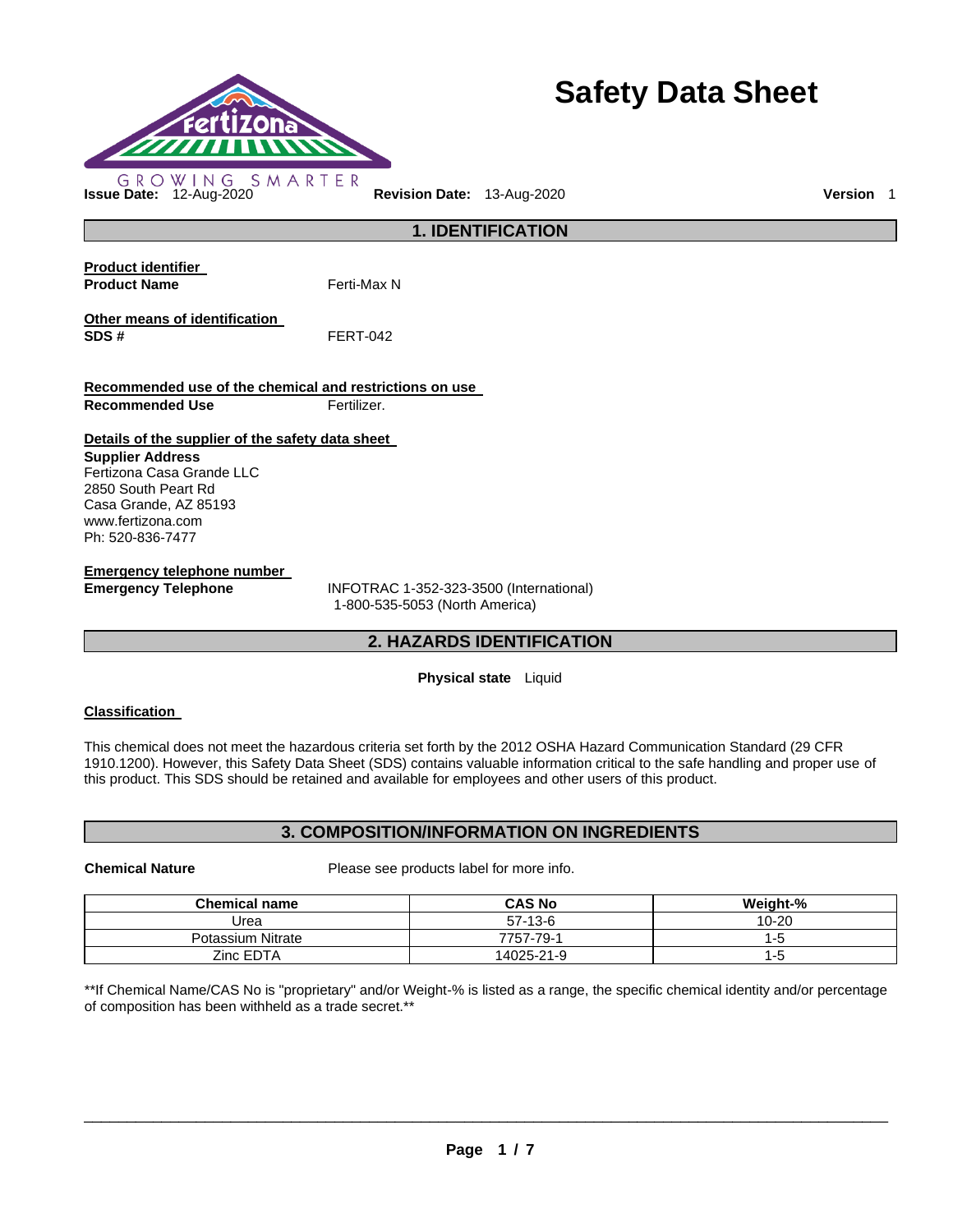### \_\_\_\_\_\_\_\_\_\_\_\_\_\_\_\_\_\_\_\_\_\_\_\_\_\_\_\_\_\_\_\_\_\_\_\_\_\_\_\_\_\_\_\_\_\_\_\_\_\_\_\_\_\_\_\_\_\_\_\_\_\_\_\_\_\_\_\_\_\_\_\_\_\_\_\_\_\_\_\_\_\_\_\_\_\_\_\_\_\_\_\_\_ **4. FIRST AID MEASURES**

### **Description of first aid measures**

| <b>Eye Contact</b>                                                                | Immediately flush with plenty of water. After initial flushing, remove any contact lenses and<br>continue flushing for at least 15 minutes. If eye irritation persists: Get medical<br>advice/attention. |  |
|-----------------------------------------------------------------------------------|----------------------------------------------------------------------------------------------------------------------------------------------------------------------------------------------------------|--|
| <b>Skin Contact</b>                                                               | Wash off immediately with soap and plenty of water while removing all contaminated<br>clothes and shoes. If skin irritation persists, call a physician.                                                  |  |
| <b>Inhalation</b>                                                                 | Remove exposed individual(s) to fresh air for 20 minutes. Consult a physician/poison center<br>if individual's condition declines or if symptoms persist.                                                |  |
| Ingestion                                                                         | Rinse mouth. Do NOT induce vomiting. Drink 1 or 2 glasses of water. Never give anything<br>by mouth to an unconscious person. Call a poison center or doctor/physician if you feel<br>unwell.            |  |
|                                                                                   | Most important symptoms and effects, both acute and delayed                                                                                                                                              |  |
| <b>Symptoms</b>                                                                   | May cause skin and eye irritation. May cause nausea, vomiting, stomach ache, and<br>diarrhea.                                                                                                            |  |
| <u>Indication of any immediate medical attention and special treatment needed</u> |                                                                                                                                                                                                          |  |
| <b>Notes to Physician</b>                                                         | Treat symptomatically.                                                                                                                                                                                   |  |
| <b>5. FIRE-FIGHTING MEASURES</b>                                                  |                                                                                                                                                                                                          |  |

# **Suitable Extinguishing Media**

Use extinguishing measures that are appropriate to local circumstances and the surrounding environment.

### **Unsuitable Extinguishing Media** Not determined.

### **Specific Hazards Arising from the Chemical**

Product is not flammable or combustible. May intensify fire; oxidizer.

### **Protective equipment and precautions for firefighters**

As in any fire, wear self-contained breathing apparatus pressure-demand, MSHA/NIOSH (approved or equivalent) and full protective gear.

# **6. ACCIDENTAL RELEASE MEASURES**

### **Personal precautions, protective equipment and emergency procedures**

| <b>Personal Precautions</b>                          | Use personal protective equipment as required.                                                                 |  |
|------------------------------------------------------|----------------------------------------------------------------------------------------------------------------|--|
| <b>Environmental precautions</b>                     |                                                                                                                |  |
| <b>Environmental precautions</b>                     | See Section 12 for additional Ecological Information.                                                          |  |
| Methods and material for containment and cleaning up |                                                                                                                |  |
| <b>Methods for Containment</b>                       | Prevent further leakage or spillage if safe to do so. Soak up and contain spill with an<br>absorbent material. |  |
| <b>Methods for Clean-Up</b>                          | Reclaim where possible. Sweep up and shovel into suitable containers for disposal.                             |  |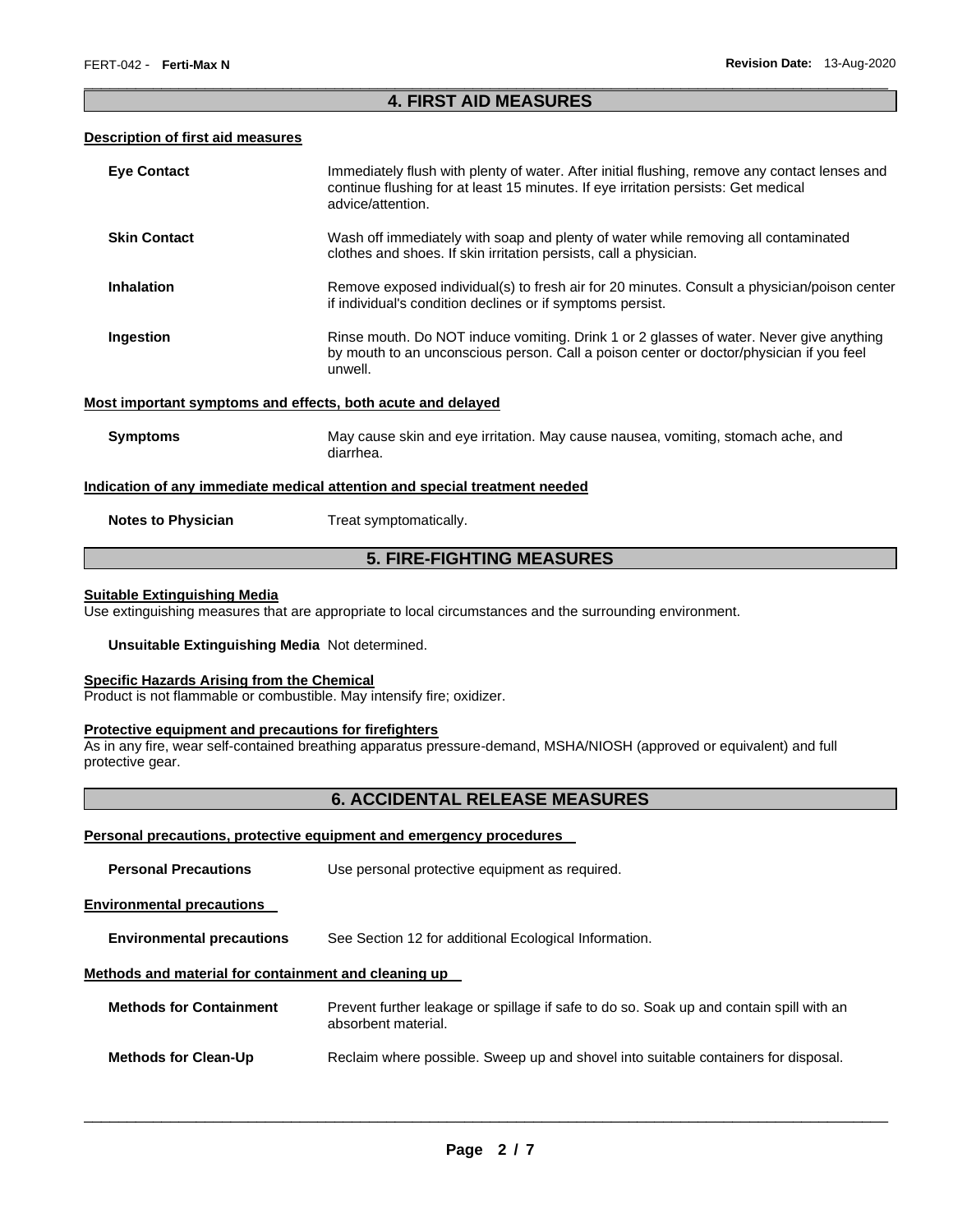### \_\_\_\_\_\_\_\_\_\_\_\_\_\_\_\_\_\_\_\_\_\_\_\_\_\_\_\_\_\_\_\_\_\_\_\_\_\_\_\_\_\_\_\_\_\_\_\_\_\_\_\_\_\_\_\_\_\_\_\_\_\_\_\_\_\_\_\_\_\_\_\_\_\_\_\_\_\_\_\_\_\_\_\_\_\_\_\_\_\_\_\_\_ **7. HANDLING AND STORAGE**

### **Precautions for safe handling**

**Advice on Safe Handling** Handle in accordance with good industrial hygiene and safety practice. Wear appropriate personal protective equipment. Wash face, hands and any exposed skin thoroughly after handling. Avoid contact with skin, eyes or clothing. Avoid breathing vapors or mists. Use only with adequate ventilation.

### **Conditions for safe storage, including any incompatibilities**

| <b>Storage Conditions</b> | Keep containers tightly closed in a dry, cool and well-ventilated place. Store at |
|---------------------------|-----------------------------------------------------------------------------------|
|                           | temperatures above 32°F.                                                          |
|                           |                                                                                   |

# **Incompatible Materials Strong oxidizing agents. Strong acids. Strong bases.**

## **8. EXPOSURE CONTROLS/PERSONAL PROTECTION**

| <b>Exposure Guidelines</b>              | This product, as supplied, does not contain any hazardous materials with occupational<br>exposure limits established by the region specific regulatory bodies                                                                                                                                                                  |  |
|-----------------------------------------|--------------------------------------------------------------------------------------------------------------------------------------------------------------------------------------------------------------------------------------------------------------------------------------------------------------------------------|--|
| <b>Appropriate engineering controls</b> |                                                                                                                                                                                                                                                                                                                                |  |
| <b>Engineering Controls</b>             | Apply technical measures to comply with the occupational exposure limits. Maintain eye<br>wash fountain and quick-drench facilities in work area.                                                                                                                                                                              |  |
|                                         | Individual protection measures, such as personal protective equipment                                                                                                                                                                                                                                                          |  |
| <b>Eye/Face Protection</b>              | Wear eye/face protection. Refer to 29 CFR 1910.133 for eye and face protection<br>regulations.                                                                                                                                                                                                                                 |  |
| <b>Skin and Body Protection</b>         | Wear protective gloves and protective clothing. Reference Wiley's "Quick Selection Guide"<br>to Chemical Protective Clothing". Refer to 29 CFR 1910.138 for appropriate skin and body<br>protection.                                                                                                                           |  |
| <b>Respiratory Protection</b>           | If necessary, wear a MSHA/NIOSH-approved respirator. Refer to 29 CFR 1910.134 for<br>respiratory protection requirements.                                                                                                                                                                                                      |  |
|                                         | General Hygiene Considerations Avoid contact with skin, eyes and clothing. After handling this product, wash hands before<br>eating, drinking, or smoking. If contact occurs, remove contaminated clothing. If needed,<br>take first aid action shown on section 4 of this SDS. Launder contaminated clothing before<br>reuse. |  |

# **9. PHYSICAL AND CHEMICAL PROPERTIES**

### **Information on basic physical and chemical properties**

| <b>Physical state</b>            | Liquid         |
|----------------------------------|----------------|
| Appearance                       | Not determined |
| Color                            | Not determined |
| <b>Property</b>                  | <b>Values</b>  |
| рH                               | Not determined |
| Melting point / freezing point   | Not determined |
| Boiling point / boiling range    | Not determined |
| <b>Flash point</b>               | Not determined |
| <b>Evaporation Rate</b>          | Not determined |
| <b>Flammability (Solid, Gas)</b> | Not determined |

**Odor Threshold Not determined** 

**Apple 2018** Mot determined

**Remarks • Method**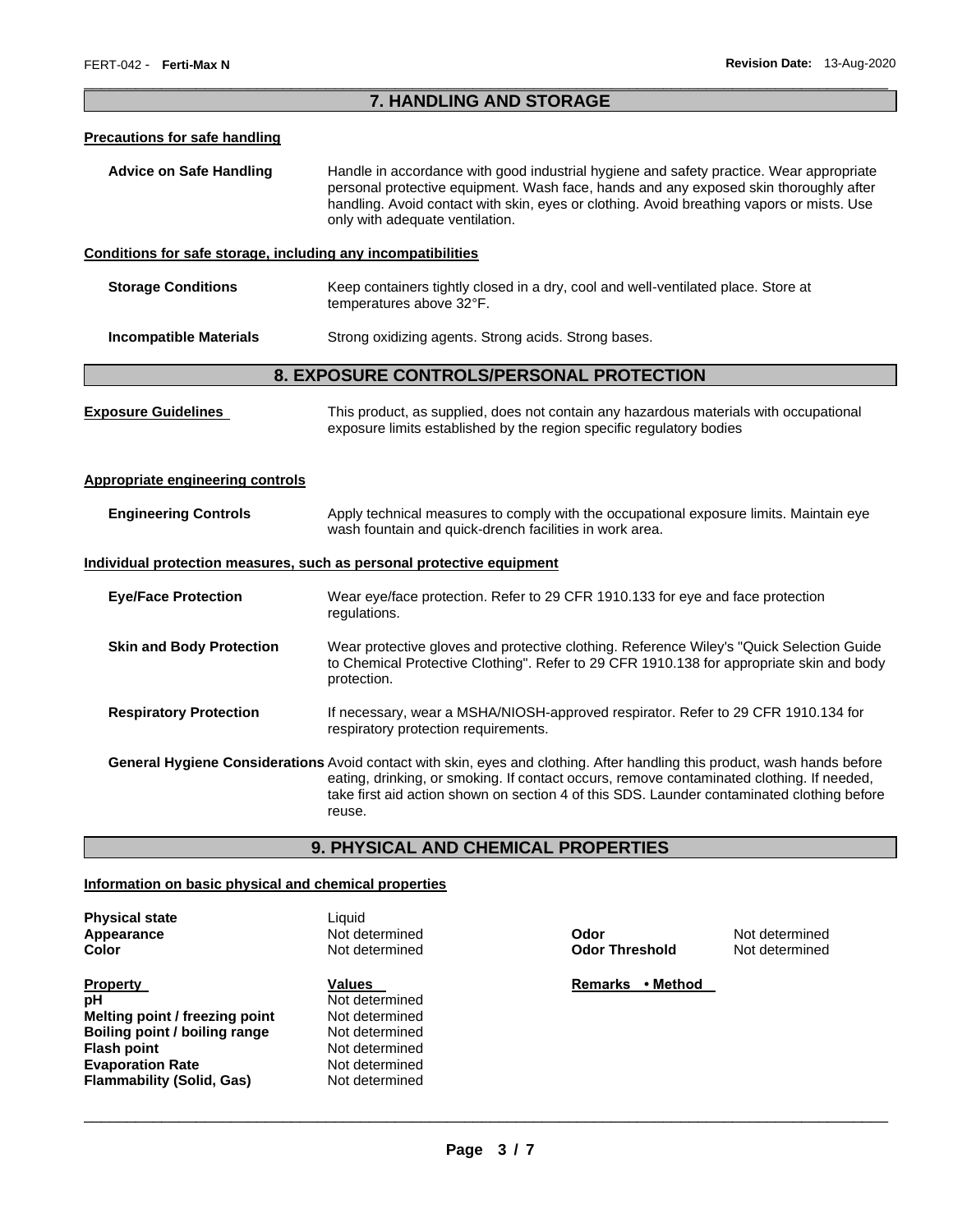| <b>Flammability Limit in Air</b> |                      |
|----------------------------------|----------------------|
| Upper flammability or explosive  | Not determined       |
| limits                           |                      |
| Lower flammability or explosive  | Not determined       |
| limits                           |                      |
| <b>Vapor Pressure</b>            | Not determined       |
| <b>Vapor Density</b>             | Not determined       |
| <b>Relative Density</b>          | Not determined       |
| <b>Water Solubility</b>          | Soluble in water     |
| Solubility in other solvents     | Not determined       |
| <b>Partition Coefficient</b>     | Not determined       |
| <b>Autoignition temperature</b>  | Not determined       |
| <b>Decomposition temperature</b> | Not determined       |
| <b>Kinematic viscosity</b>       | Not determined       |
| <b>Dynamic Viscosity</b>         | Not determined       |
| <b>Explosive Properties</b>      | Not determined       |
| <b>Oxidizing Properties</b>      | Not determined       |
| <b>Other information</b>         |                      |
| <b>Liquid Density</b>            | 10.58 lbs/gal @ 68°F |

# **10. STABILITY AND REACTIVITY**

### **Reactivity**

Not reactive under normal conditions.

### **Chemical stability**

Stable under recommended storage conditions.

### **Possibility of hazardous reactions**

None under normal processing.

### **Conditions to Avoid**

Keep out of reach of children.

### **Incompatible materials**

Strong oxidizing agents. Strong acids. Strong bases.

### **Hazardous decomposition products**

None known based on information supplied.

# **11. TOXICOLOGICAL INFORMATION**

### **Information on likely routes of exposure**

| <b>Product Information</b> |                                                         |
|----------------------------|---------------------------------------------------------|
| <b>Eye Contact</b>         | May cause temporary irritation on eye contact.          |
| <b>Skin Contact</b>        | May cause temporary irritation on skin contact.         |
| <b>Inhalation</b>          | Do not inhale.                                          |
| Ingestion                  | May cause nausea, vomiting, stomach ache, and diarrhea. |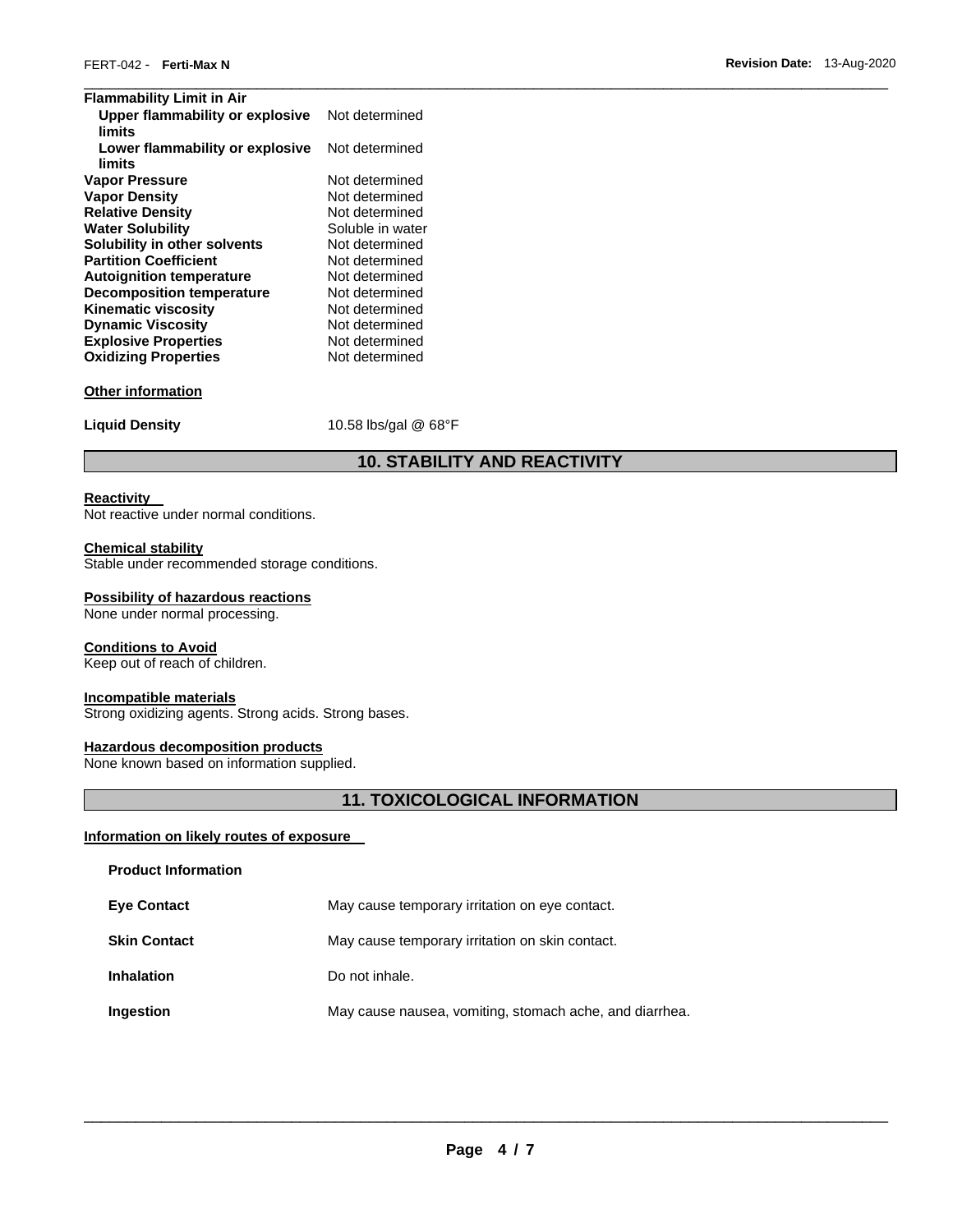### **Component Information**

| <b>Chemical name</b> | Oral LD50               | <b>Dermal LD50</b>       | <b>Inhalation LC50</b> |
|----------------------|-------------------------|--------------------------|------------------------|
| Urea<br>$57-13-6$    | $= 8471$ mg/kg (Rat)    | $\,$                     | ۰                      |
| Potassium Nitrate    | $= 3015$ mg/kg<br>(Rat) |                          | -                      |
| 7757-79-1            |                         |                          |                        |
| Zinc EDTA            | $= 1750$ mg/kg (Rat)    | $\overline{\phantom{a}}$ |                        |
| 14025-21-9           |                         |                          |                        |

\_\_\_\_\_\_\_\_\_\_\_\_\_\_\_\_\_\_\_\_\_\_\_\_\_\_\_\_\_\_\_\_\_\_\_\_\_\_\_\_\_\_\_\_\_\_\_\_\_\_\_\_\_\_\_\_\_\_\_\_\_\_\_\_\_\_\_\_\_\_\_\_\_\_\_\_\_\_\_\_\_\_\_\_\_\_\_\_\_\_\_\_\_

### **Symptoms related to the physical, chemical and toxicological characteristics**

**Symptoms** Please see section 4 of this SDS for symptoms.

### **Delayed and immediate effects as well as chronic effects from short and long-term exposure**

**Carcinogenicity** Nitrate or nitrite ingested under conditions that result in endogenous nitrosation are considered IARC group 2A carcinogens.

| $1$ hem.<br>name<br>mıcal                                                | <b>ACGIH</b> | <b>IARC</b> | <b>NTP</b> | ∩ເ⊔∧<br>ּאחכּ∪ |
|--------------------------------------------------------------------------|--------------|-------------|------------|----------------|
| .<br>Nitrate<br>$\sim$ $\sim$ $\sim$<br><b>JI</b> d<br>7757.70<br>757-79 |              | Group 2A    |            |                |

### **Legend**

*IARC (International Agency for Research on Cancer)*

*Group 2A - Probably Carcinogenic to Humans* 

*OSHA (Occupational Safety and Health Administration of the US Department of Labor)*

*X - Present* 

### **Numerical measures of toxicity**

# **The following values are calculated based on chapter 3.1 of the GHS document** .

# **12. ECOLOGICAL INFORMATION**

### **Ecotoxicity**

An environmental hazard cannot be excluded in the event of unprofessional handling or disposal.

**Oral LD50** 21,313.50 mg/kg

### **Component Information**

| <b>Chemical name</b> | Algae/aguatic plants | Fish                          | Crustacea                        |
|----------------------|----------------------|-------------------------------|----------------------------------|
| Urea                 |                      | 16200 - 18300: 96 h Poecilia  | 10000: 24 h Daphnia magna Straus |
| 57-13-6              |                      | reticulata mg/L LC50          | mg/L EC50 3910: 48 h Daphnia     |
|                      |                      |                               | magna mg/L EC50 Static           |
| Zinc EDTA            |                      | 685: 96 h Lepomis macrochirus |                                  |
| 14025-21-9           |                      | mg/L LC50 static              |                                  |

### **Persistence/Degradability**

Not determined.

### **Bioaccumulation**

There is no data for this product.

### **Mobility**

| Chemical<br>name | $-1$<br>$-0.1$<br>coefficient<br>п.<br>--- |
|------------------|--------------------------------------------|
| Urea             | 1.59                                       |
| $57-13-6$        |                                            |

# **Other Adverse Effects**

Not determined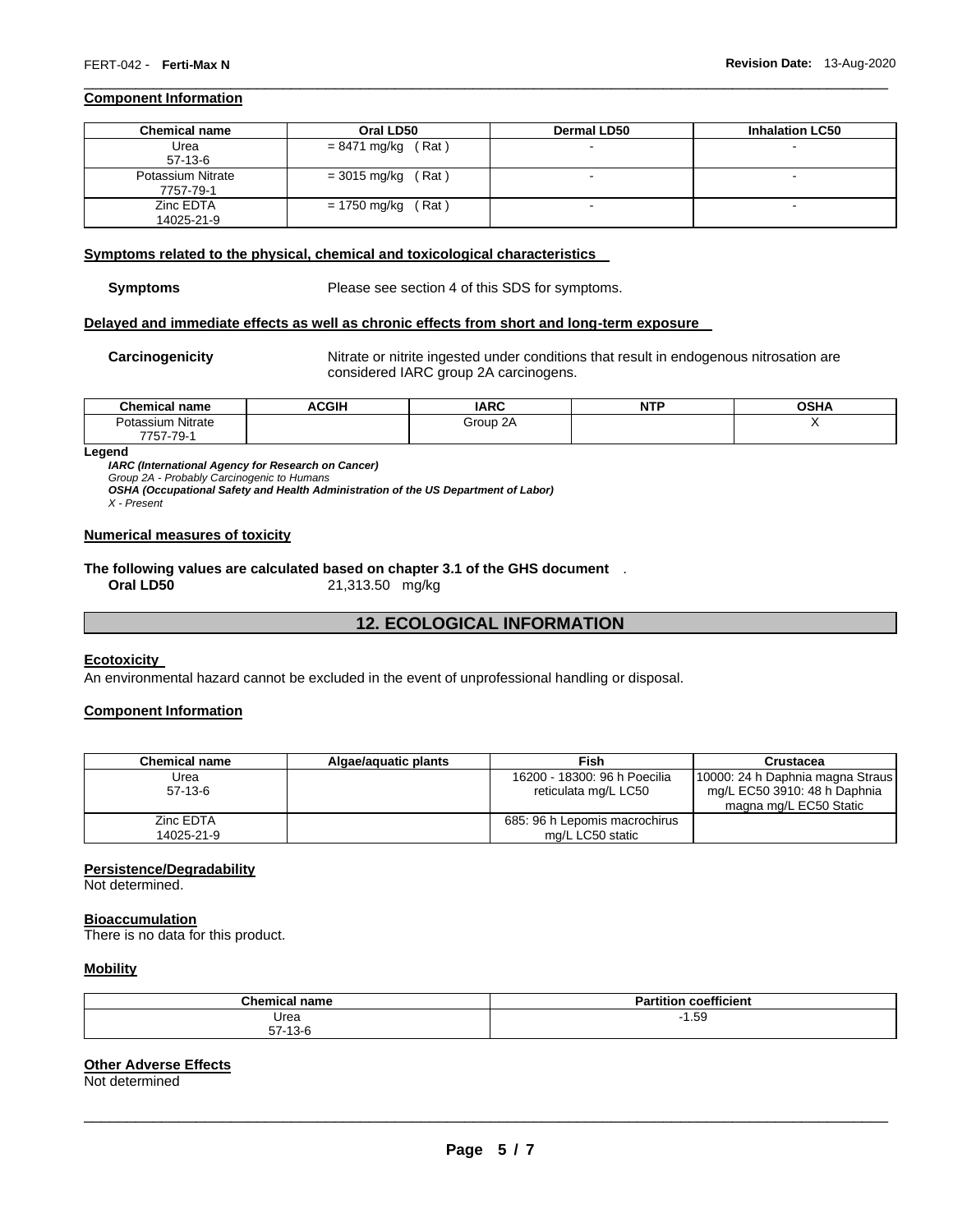# \_\_\_\_\_\_\_\_\_\_\_\_\_\_\_\_\_\_\_\_\_\_\_\_\_\_\_\_\_\_\_\_\_\_\_\_\_\_\_\_\_\_\_\_\_\_\_\_\_\_\_\_\_\_\_\_\_\_\_\_\_\_\_\_\_\_\_\_\_\_\_\_\_\_\_\_\_\_\_\_\_\_\_\_\_\_\_\_\_\_\_\_\_ **13. DISPOSAL CONSIDERATIONS**

### **Waste Treatment Methods**

| <b>Disposal of Wastes</b>     | Disposal should be in accordance with applicable regional, national and local laws and<br>regulations. |
|-------------------------------|--------------------------------------------------------------------------------------------------------|
| <b>Contaminated Packaging</b> | Disposal should be in accordance with applicable regional, national and local laws and<br>regulations. |

### **California Hazardous Waste Status**

| Chemical name     | California Hazardous Waste Status |
|-------------------|-----------------------------------|
| Potassium Nitrate | Ignitable                         |
| 7757-79-1         | Reactive                          |
| Zinc EDTA         | Toxic                             |
| 14025-21-9        |                                   |

# **14. TRANSPORT INFORMATION**

| <b>Note</b> | Please see current shipping paper for most up to date shipping information, including<br>exemptions and special circumstances. |
|-------------|--------------------------------------------------------------------------------------------------------------------------------|
| <u>DOT</u>  | Not regulated                                                                                                                  |
| <u>IATA</u> | Not regulated                                                                                                                  |
| <b>IMDG</b> | Not regulated                                                                                                                  |

# **15. REGULATORY INFORMATION**

### **International Inventories**

| <b>Chemical name</b> | <b>TSCA TSCA Inventory DSL/NDSL EINECS/ELI</b> |            | <b>ENCS</b> | <b>IECSC</b> | <b>KECL</b> | <b>PICCS</b> | <b>AICS</b> |
|----------------------|------------------------------------------------|------------|-------------|--------------|-------------|--------------|-------------|
|                      | <b>Status</b>                                  | <b>NCS</b> |             |              |             |              |             |
| Urea                 | ACTIVE                                         |            |             |              |             |              |             |
| Potassium Nitrate    | <b>ACTIVE</b>                                  |            |             |              |             |              |             |
| Zinc EDTA            | <b>ACTIVE</b>                                  |            |             |              |             |              |             |

### **Legend:**

*TSCA - United States Toxic Substances Control Act Section 8(b) Inventory* 

*DSL/NDSL - Canadian Domestic Substances List/Non-Domestic Substances List* 

*EINECS/ELINCS - European Inventory of Existing Chemical Substances/European List of Notified Chemical Substances* 

*ENCS - Japan Existing and New Chemical Substances* 

*IECSC - China Inventory of Existing Chemical Substances* 

*KECL - Korean Existing and Evaluated Chemical Substances* 

*PICCS - Philippines Inventory of Chemicals and Chemical Substances* 

*AICS - Australian Inventory of Chemical Substances* 

### **US Federal Regulations**

### **CERCLA**

This material, as supplied, does not contain any substances regulated as hazardous substances under the Comprehensive Environmental Response Compensation and Liability Act (CERCLA) (40 CFR 302) or the Superfund Amendments and Reauthorization Act (SARA) (40 CFR 355).